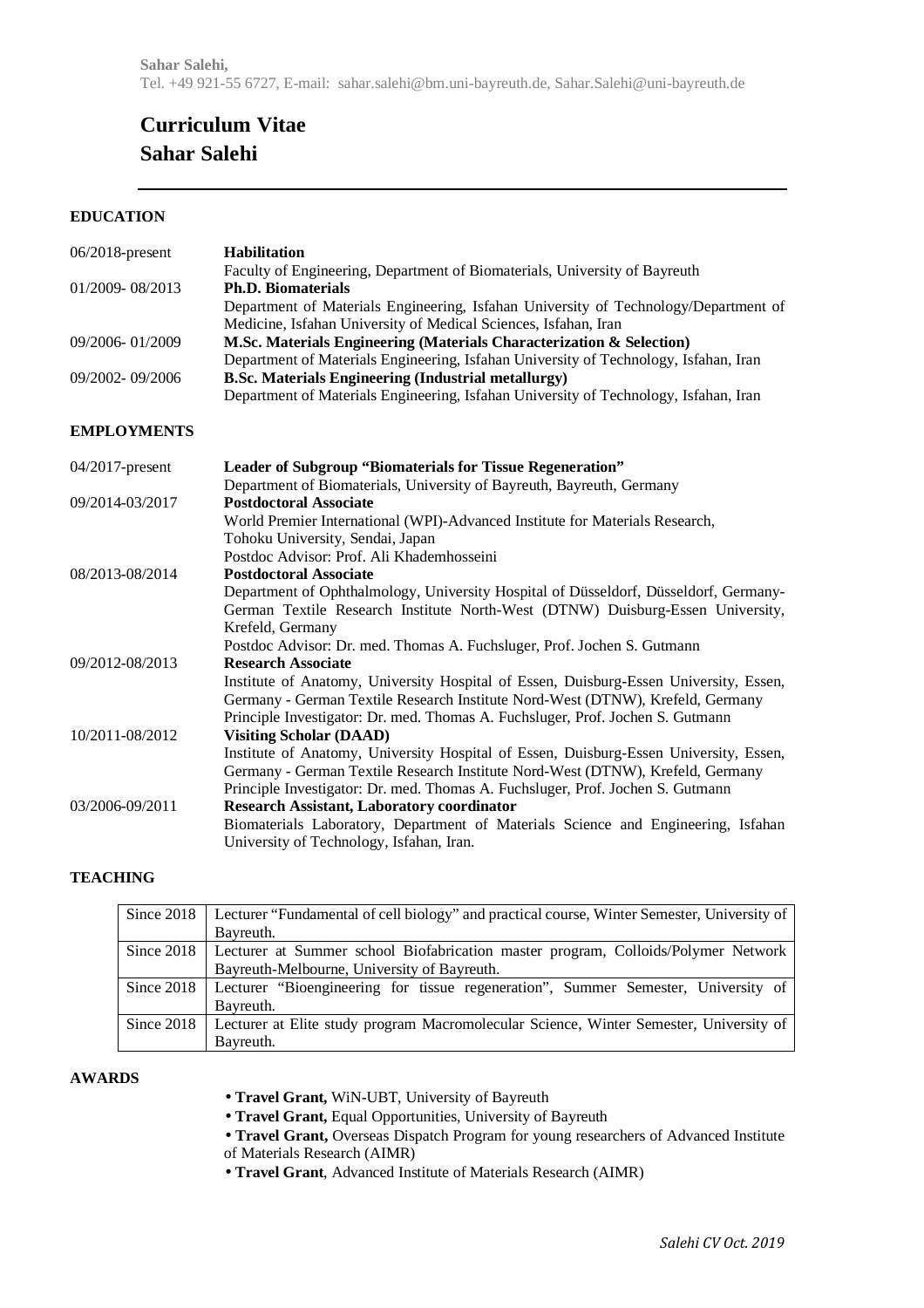• **Travel Grant,** Overseas Dispatch Program for young researchers of Advanced Institute of Materials Research (AIMR), Visitor of Biomaterials Innovation Research Center (BIRC), Brigham and Women's Hospital, Harvard-MIT Health Science and Technology, 2015. • **2nd Place winner** in Falling Walls Lab Sendai and Finalist of Falling Walls Lab Berlin,

2015.

• **Cover Picture** of Klinische Monats blätter für Augenheilkunde, 2014; 231

• **Highlighted research,** Textile research of Germany (www.textileforschung.de), 2014.

• **Research Promotion Award**, Association of German Ophthalmologists, Sicca Symposium, Berlin, Germany, 2013.

• **Hot topic abstract,** The annual meeting program committee of the Association for Research in Vision and Ophthalmology (ARVO) representing the newest and most innovative research, 2014.

• **Ranked 1st graduated Ph.D.** in Biomaterials, Isfahan University of Technology, Isfahan, Iran, 2013.

• **2nd Place poster Award,** Iranian Metallurgical Engineers Society Annual Congress, Isfahan, Iran, 2006.

#### **GRANTS**

• **Research Grant (2019-2021),** Forschungsgemeinschaft (DFG, German Research Foundation) – Grant number SA 3575/1-1. Sahar Salehi

• **Research Grant (2018-2021)** Sonderforschungsbereiche (SFB) Transregio, DFG TRR-SFB 225 consortium. Project N 326998133 – TRR 225 (subproject B03)). http://trr225biofab.de/

• **Completed Research Grant (2011-2013),** Ministry of Health and Medical Education

• **DAAD Fellowship,** German Academic Exchange Service, 6 months, April 2012-Sep. 2012.

• **Scholarship,** Sabbatical leave, Iranian Ministry of Science and Education, 6 months, Oct. 2011-March 2012.

#### **PEER REVIEWED PUBLICATIONS**

- 1. I. Apsite, J. Manuel Uribe, A. Fernando Posada, S. Rosenfeldt, **S. Salehi**, L. Ionov, 4D biofabrication of skeletal muscle microtissues, *Biofabrication,* **2019**, https://doi.org/10.1088/1758-5090/ab4cc4.
- 2. M. A. Mohamed, A. Fallahi, A. M. A. El-sokkary, **S. Salehi**, M. A. Akl, A. Jafari, A. Tamayol, H. Fenniri, A. Khademhosseini, S. T. Andreadis, C. Cheng, "Stimuli-Responsive Scaffolds for Tissue Engineering Applications: From Chemistry to Biofabrication Technology", *Progress in Polymer Science* 98, **2019**, 101147.
- 3. S. Ostrovidov**, S. Salehi**, M. Costantini, K. Suthiwanish, M. Ebrahimi, R. B. Sadeghian, T. Fujie, X. Shi, S. Cannata, C. Gargioli, A. Tamayol, M. R. Dokmeci, G. Orive, W. Swieszkowski, A. Khademhosseini, 3D Bioprinting in Skeletal Muscle, *Small*, 15(24), **2019**, 1805530
- 4. M. Ebrahimi, S. Ostrovidov, **S. Salehi**, S. Bok Kim, H. Bae, A. Khademhosseini, Enhanced Skeletal Muscle Formation on Microfluidic Spun Gelatin Methacryloyl (GelMA) Fibers Using Surface Patterning and Agrin Treatment, *J Tissue Eng. Regen. Med*. **2018**. 12(11), 2151-2163
- 5. **S. Salehi**, T. Scheibel, Biomimetic spider silk fibers from vision to reality, *Biochemist*. **2018** 40 (1) 4.
- 6. M. Amirnejad, A. Afshar, **S. Salehi,** The effect of titanium dioxide (TiO2) nanoparticles on hydroxyapatite (HA)/TiO2 composite coating fabricated by electrophoretic deposition (EPD), *J Mater. Eng. Performance* **2018**, 27(5): 2338–2344.
- 7. S. Ostrovidov, M. Ebrahimi, H. Bae, H. K. Nguyen, **S. Salehi**, S. Bok Kim, A. Kumatani, T. Matsue, X. Shi, K. Nakajima, S. Hidema, M. Osanai, A. Khademhosseini, Gelatin- Polyaniline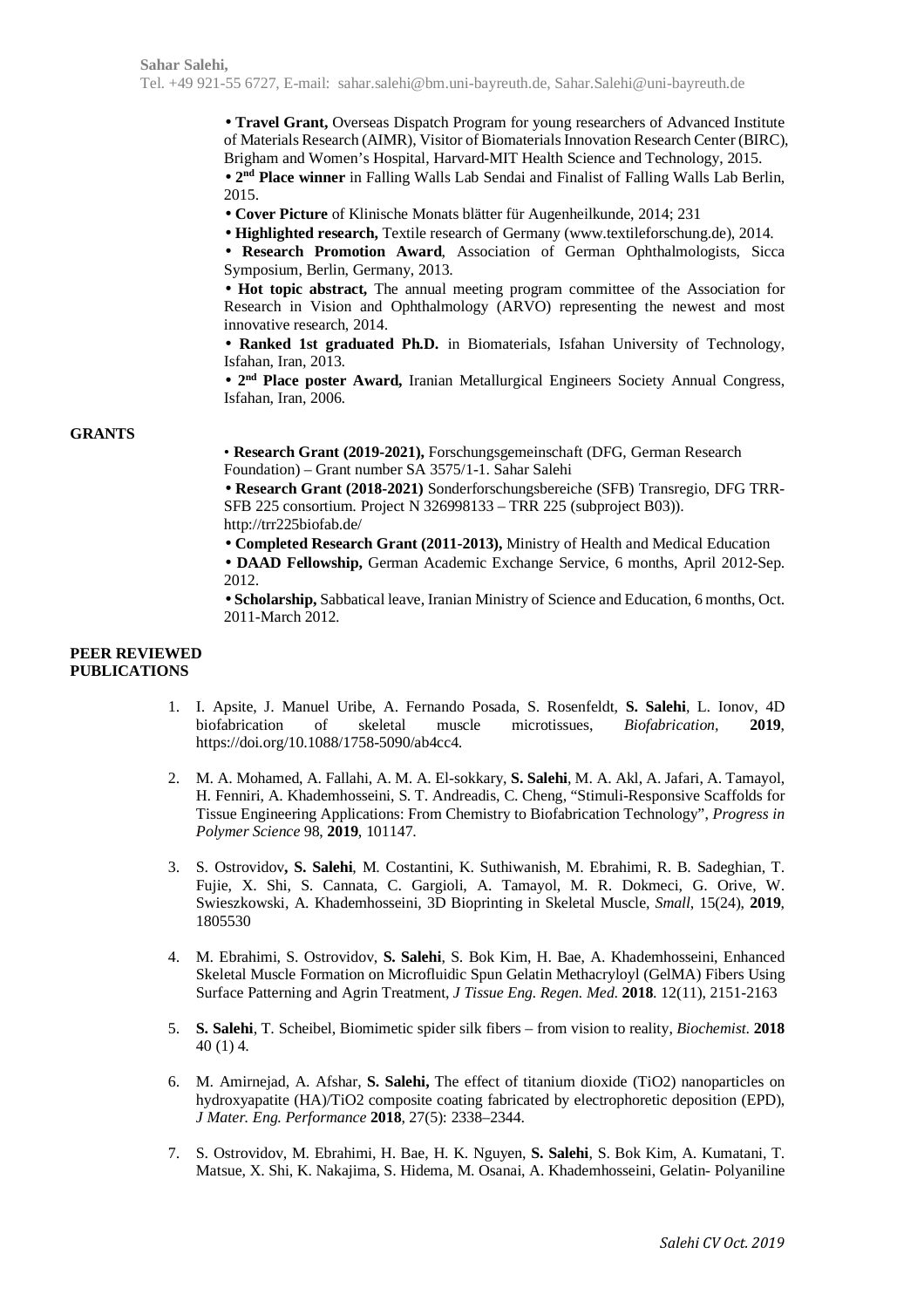Composite Nanofibers Enhanced Excitation/ Contraction Coupling System Maturation in Myotubes, *ACS Appl. Mater. Interfaces*, **2017**, 9 (49), 42444–42458.

- 8. R. Banan Sadeghian, M. Ebrahimi, **S. Salehi**, Electrical Stimulation of Microengineered Skeletal Muscle Tissue: Effect of Stimulus Parameters on Myotube Contractility and Maturation. *J Tissue Eng. Regen. Med.* **2018**, 12(4):912-922.
- 9. **S. Salehi**, M. Czugala, P. Stafiej, M.H. Fathi, T. Bahners, J.S. Gutmann, B.B Singer, T.A. Fuchsluger, Poly (glycerol sebacate)-Poly (ε-caprolactone) Blend Nanofibrous Scaffold as Intrinsic Bio- and Immunocompatible System for Corneal Repair, *Acta Biomaterialia* **2017**, 50C, 370-380.
- 10. **S. Salehi**, S. Ostrovidov, R. Banan Sadeghian, M. Ebrahimi, X. Liang, H. Bae, K. Nakajima, T. Fujie, A. Khademhosseini, Development of Flexible Cell Loaded Ultrathin Rribbons for Minimally Invasive Delivery of Skeletal Muscle Cells, *ACS Biomaterials Science & Engineering* **2017**, 3 (4), 579–589.
- 11. R. Banan Sadeghian, J. Han, J. Ribas, A. Nasajpour, M. Duchamp, A. Mousavi Shaegh, S. Ostrovidov, **S. Salehi**, M. Chen, A. Khademhosseini, Application of nanoporous gold in planar and mesh forms in electrochemical biosensing, IEEE, **2016**: 19-21.
- 12. R. Banan Sadeghian, S. Ostrovidov, J. Han, **S. Salehi**, H. Bae, M. Chen, A. Khademhosseini, Macroporous Mesh of Nanoporous Gold in Electrochemical Monitoring of Superoxide Release from Cells. *Biosensors and Bioelectronics*, **2017**, 88, 41-47. (\*equal Contribution). **§ Highlighted in the AIMResearch magazine, Dec. 2016 Issue. https://research.wpiaimr.tohoku.ac.jp/en/research/1089**
- 13. R. Banan Sadeghian, S. Ostrovidov, J. Han, **S. Salehi**, H. Bae, M. Chen, A. Khademhosseini, Online Monitoring of Super Oxide Anion Release from Skeletal Muscle Tissue using an Electrochemical Biosensor based on Thick-film Nanoporous Gold, *ACS Sensors,* **2016**, 1 (7), 921–928.
- 14. S. Ostrovidov, X. Shi, R. Banan Sadeghian, **S. Salehi**, T. Fujie, H. Bae, M. Ramalingam, A. Khademhosseini, Stem Cell Differentiation Toward the Myogenic Lineage for Muscle Tissue Regeneration: A Focus on Muscular Dystrophy, *Journal of Stem cells, Reviews and Reports.* **2015**, 11(6), 866-84.
- 15. S. Ahadian, R. Banan Sadeghian, **S. Salehi**, S. Ostrovidov, H. Bae, M. Ramalingam, A. Khademhosseini, Bioconjugated Hydrogels for Tissue Engineering and Regenerative Medicine, *ACS Bioconjugate Chemistry* **2015**, 26(10), 1984-2001.
- 16. R. Banan Sadeghian, S. Ostrovidov, **S. Salehi**, J. Han, M. Chen, A. Khademhosseini, An electrochemical biosensor based on gold microsphere and nanoporous gold for real- time detection of superoxide anion in skeletal muscle tissue, **2015**, IEEE: 7962-7965.
- 17. S. Altinpinar, H. Zhao, W. Ali, R. Kappes, P. Schuchardt, **S. Salehi**, G. Santoro, P. Theato, S. Roth, J. Gutmann, Distorsion of Ultrathin Photocleavable Block Copolymer Films During Photocleavage and Nanopore Formation, *Langmuir* **2015**, 31(32), 8947-52.
- 18. **S. Salehi**, M.H. Fathi, Sh. HaghjooyJavanmard, M. Moshayedi, F. Barneh, Fabrication and Characterization of Biodegradable Polymeric Films for Corneal Stroma Tissue Engineering, *Journal of Advanced Biomedical Research*, **2015**, 4:9.
- 19. **S. Salehi**, T. Bahners, J.S. Gutmann, E. Mäder, S.L. Gao, T.A. Fuchsluger, Characterization of Structural, Mechanical and Nano-Mechanical Properties of Electrospun PGS/PCL Fibers, *RSC Advances*, **2014**, 4, 16951. **§ Highlighted research in Textile research of Germany**
- 20. **S. Salehi**, M.H. Fathi, Sh. HaghjooyJavanmard, T. Bahners, J.S. Gutmann, S. Ergün, K.P. Steuhl, T.A. Fuchsluger, Generation of PGS/PCL-Blend Nanofibrous Scaffolds Mimicking Corneal Stroma Structure, *Macromolar Materials Engineering* **2014**, 299, 455–69.